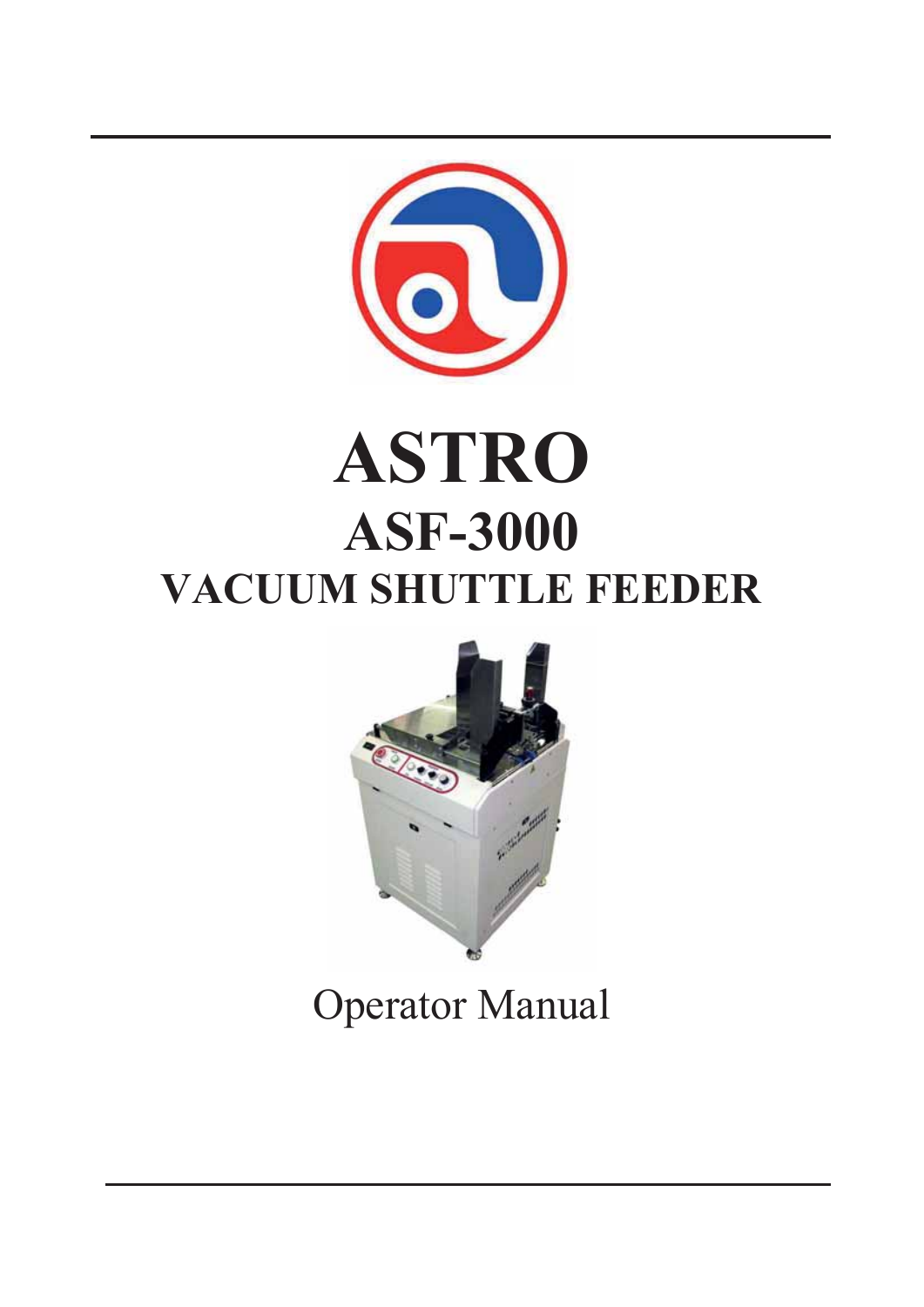### **SAFETY PRECAUTIONS**

THIS EQUIPMENT PRESENTS NO PROBLEM WHEN USED PROPERLY. OBSERVE SAFETY RULES WHEN OPERATING SHUTTLE FEEDER.

BEFORE USING FEEDER, READ THIS MANUAL CAREFULLY AND FOLLOW RECOMMENDED PROCEDURES, SAFETY WARNINGS, AND INSTRUCTIONS:

- $\checkmark$  Keep hands, hair, and clothing clear of rollers and other moving parts.
- $\checkmark$  Avoid touching moving parts or materials while machine is in use. Before clearing a jam, be sure machine mechanisms come to a stop.
- $\checkmark$  Always turn machine off before making adjustments, cleaning machine, or performing any maintenance covered in this manual.
- $\checkmark$  Use power cord supplied with machine. Plug it into a properly grounded, easily accessible wall outlet located near machine. Failure to properly ground machine can result in severe personal injury and/or fire.
- $\checkmark$  Power cord and wall plug is primary means of disconnecting machine from power supply.
- $\checkmark$  **DO NOT** use an adapter plug on line cord or wall outlet.
- $\checkmark$  **DO NOT** remove ground pin from line cord.
- $\checkmark$  **DO NOT** route power cord over sharp edges or trap it between furniture.
- $\checkmark$  Avoid using wall outlets that are controlled by wall switches, or shared with other equipment.
- $\checkmark$  Make sure there is no strain on power cord caused by jamming it between equipment, walls or furniture.
- $\checkmark$  **DO NOT** remove covers. Covers enclose hazardous parts that should only be accessed by a qualified service representative. Report any cover damage to your service representative.
- $\checkmark$  This machine requires periodic maintenance. Contact your authorized service representative for required service schedules.
- $\checkmark$  To prevent overheating, do not cover vent openings.
- $\checkmark$  Use this equipment only for its intended purpose.

In addition, follow any specific occupational safety and health standards for your workplace or area.

This manual is intended solely for the use and information of Astro Machine Corp., its designated agents, customers, and their employees. The information in this guide was obtained from several different sources that are deemed reliable by all industry standards. To the best of our knowledge, that information is accurate in all respects. However, neither Astro Machine, Corp. nor any of its agents or employees shall be responsible for any inaccuracies contained herein.

All rights reserved. No part of this book may be reproduced or transmitted in any form or by any means, electronic or mechanical, including photocopying, recording, or any information storage and retrieval system, without permission in writing from the Publisher.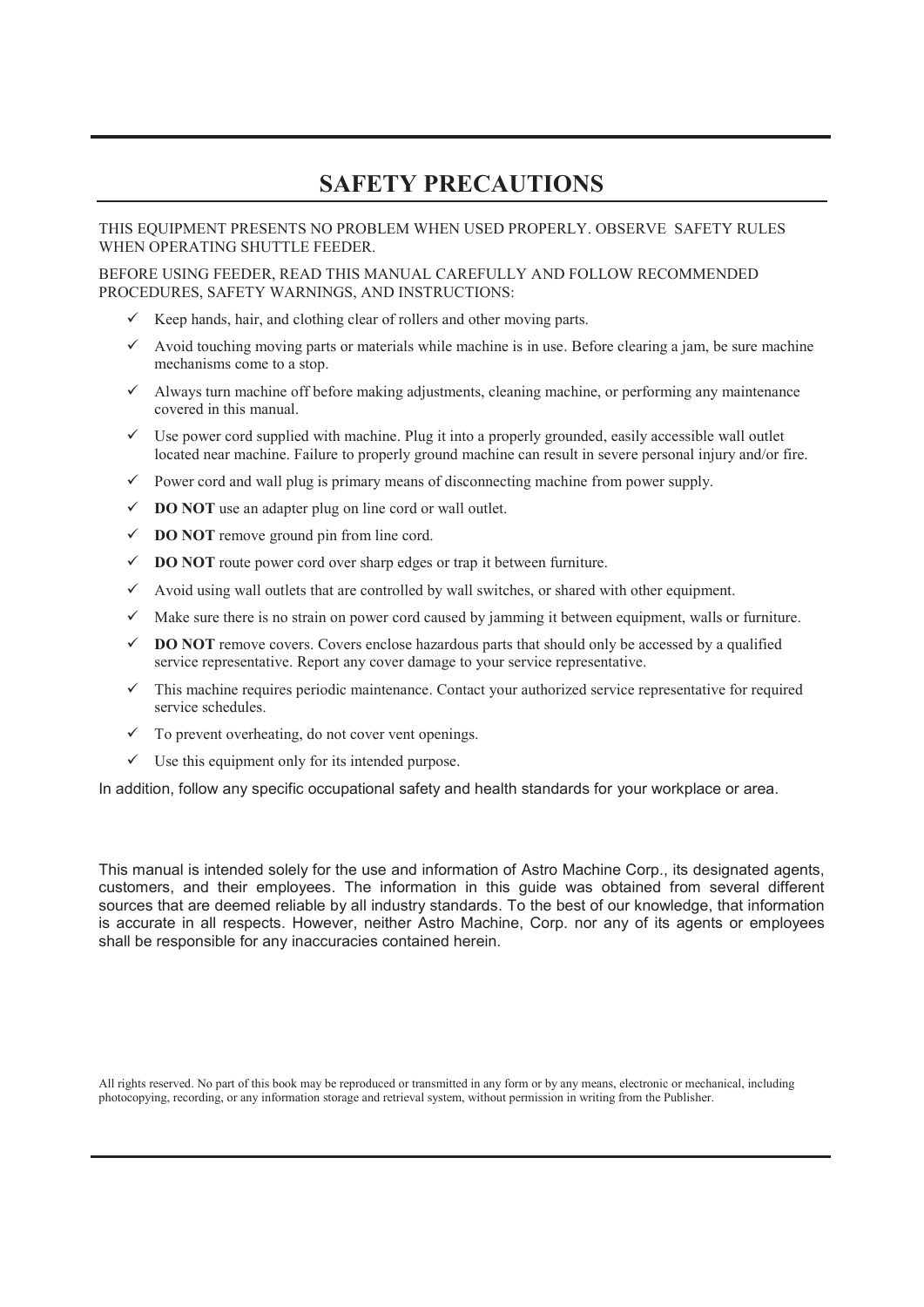### **TABLE OF CONTENTS**

| <b>SECTION 1 - Getting Acquainted</b>                                             | 1              |
|-----------------------------------------------------------------------------------|----------------|
| ASF-3000 Shuttle Feeder                                                           | 1              |
| <b>Main Control Panel</b>                                                         | $\overline{c}$ |
| <b>Media Thickness and Separator Knobs</b>                                        | $\overline{2}$ |
| Media Length Switch                                                               | $\overline{2}$ |
| <b>SECTION 2 – Installation</b>                                                   | 3              |
| Image System II                                                                   | $\sqrt{3}$     |
| <b>Attaching Feeder</b>                                                           | $\frac{3}{3}$  |
| Connecting Shuttle Feeder to Image System II Base                                 | 4              |
| Installing on Other Printers<br><b>Connecting Shuttle Feeder to Other Systems</b> | $\overline{4}$ |
| <b>Stand-alone Operation</b>                                                      | $\overline{4}$ |
|                                                                                   |                |
| <b>SECTION 3 – Setup and Operation</b>                                            | 5              |
| Setting up Feeder                                                                 | 5<br>11        |
| <b>Adjusting Forwarding Roller</b>                                                |                |
| <b>SECTION 4 - Maintenance</b>                                                    | 13             |
| Cleaning                                                                          | 13             |
| <b>Cleaning Media Sensor</b>                                                      | 13             |
| <b>Cleaning Feed Rollers</b>                                                      | 13             |
| <b>Cleaning Jar Filter</b>                                                        | 14             |
| <b>Cleaning Vacuum Pump Filters</b>                                               | 14             |
| Removing Jams in Feeder                                                           | 15<br>15       |
| Troubleshooting                                                                   |                |
| <b>APPENDIX</b>                                                                   | 16             |
| Specifications                                                                    | 16             |
| <b>INDEX</b>                                                                      | 18             |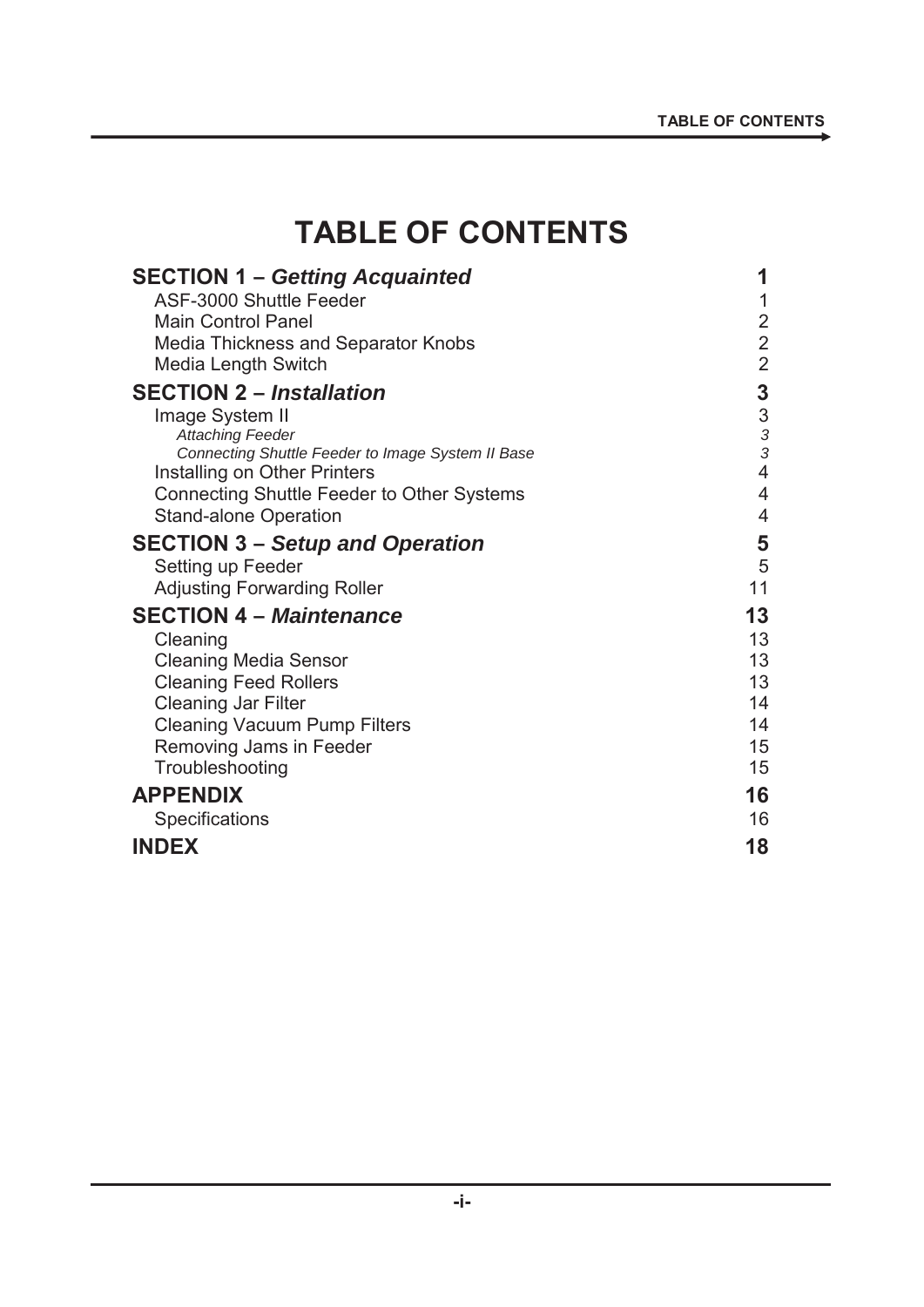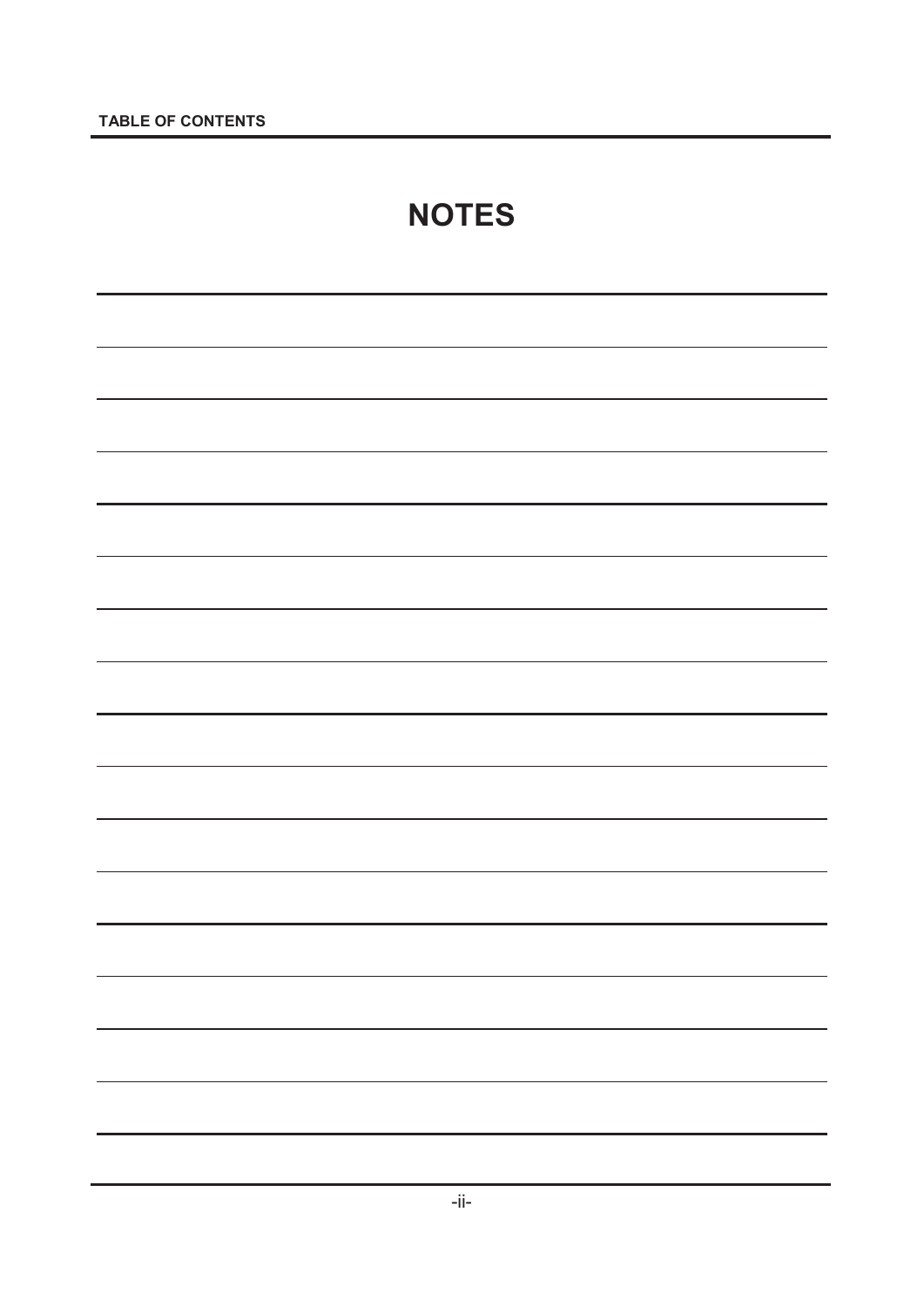## **SECTION 1 –** *Getting Acquainted*

*ASF-3000 Shuttle Feeder* 



|              | <b>RESETTABLE COUNTER</b> - Keeps track of number of pieces fed.                                                   |  |
|--------------|--------------------------------------------------------------------------------------------------------------------|--|
| $\mathbf{2}$ | <b>FEEDER CONTROL PANEL</b> – See description of Controls on next page.                                            |  |
| 3            | <b>ROLLER PRESSURE LEVER - Lifts Forwarding Rollers and Sheet Separator.</b>                                       |  |
| 4            | <b>OPERATOR SIDE-GUIDE</b> – Helps to position media.                                                              |  |
| 5            | <b>SHEET SEPARATOR ADJUSTMENT</b> – Sets height of Sheet Separator.<br>(See next page.)                            |  |
| 6            | FEED ROLLER HEIGHT ADJUSTMENT - Adjusts Feed Roller for proper feeding.<br>(See next page.)                        |  |
| 7            | NON-OPERATOR SIDE-GUIDE - Helps to position media.                                                                 |  |
| 8            | <b>SHUTTLE HEAD</b> - Vacuum shuttle head feeds the media.                                                         |  |
| 9            | <b>REAR GUIDE</b> – Keeps media in proper position for feeding.                                                    |  |
| 10           | <b>MEDIA LENGTH ADJUSTMENT</b> – Select for media up to 13" long or for media longer than<br>13". (See next page.) |  |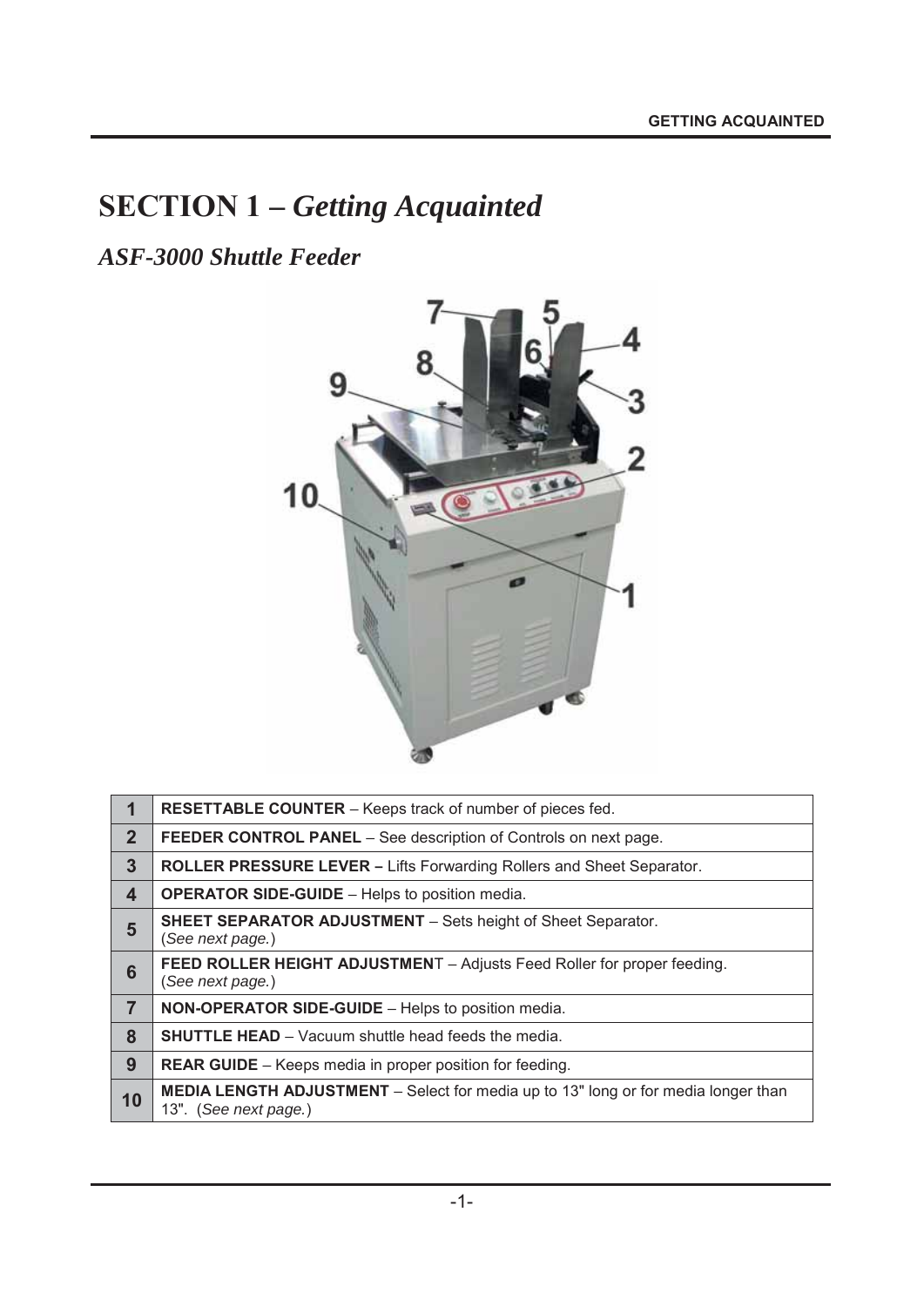### *Main Control Panel*



|              | RESETTABLE COUNTER - Keeps track of number of pieces run.                                                                           |  |
|--------------|-------------------------------------------------------------------------------------------------------------------------------------|--|
| $\mathbf{2}$ | <b>STOP BUTTON</b> – Stops Feeder and locks out controls.                                                                           |  |
| 3            | <b>MAIN POWER BUTTON</b> – When STOP switch is unlocked, button turns Feeder power ON.                                              |  |
| 4            | <b>JOG BUTTON</b> – When Main power is ON and Feeder Power switch is OFF, Jog button is<br>used to feed material.                   |  |
| 5            | <b>POWER SWITCH</b> – When in OFF position, permits operator to Jog the machine.<br>ON position causes machine to run continuously. |  |
| 6            | <b>VACUUM SWITCH</b> - Turns Vacuum Pump ON.                                                                                        |  |
|              | <b>SPEED CONTROL</b> - Controls Feeder speed.                                                                                       |  |

#### *Media Thickness and Separator Knobs*

Separator Knob adjusts Sheet Separator height. Media Thickness Knob is used to adjust Forwarding Roller to media.



#### *Media Length Switch*

Used to select length of Media. (*Located on side of Control Panel*.)

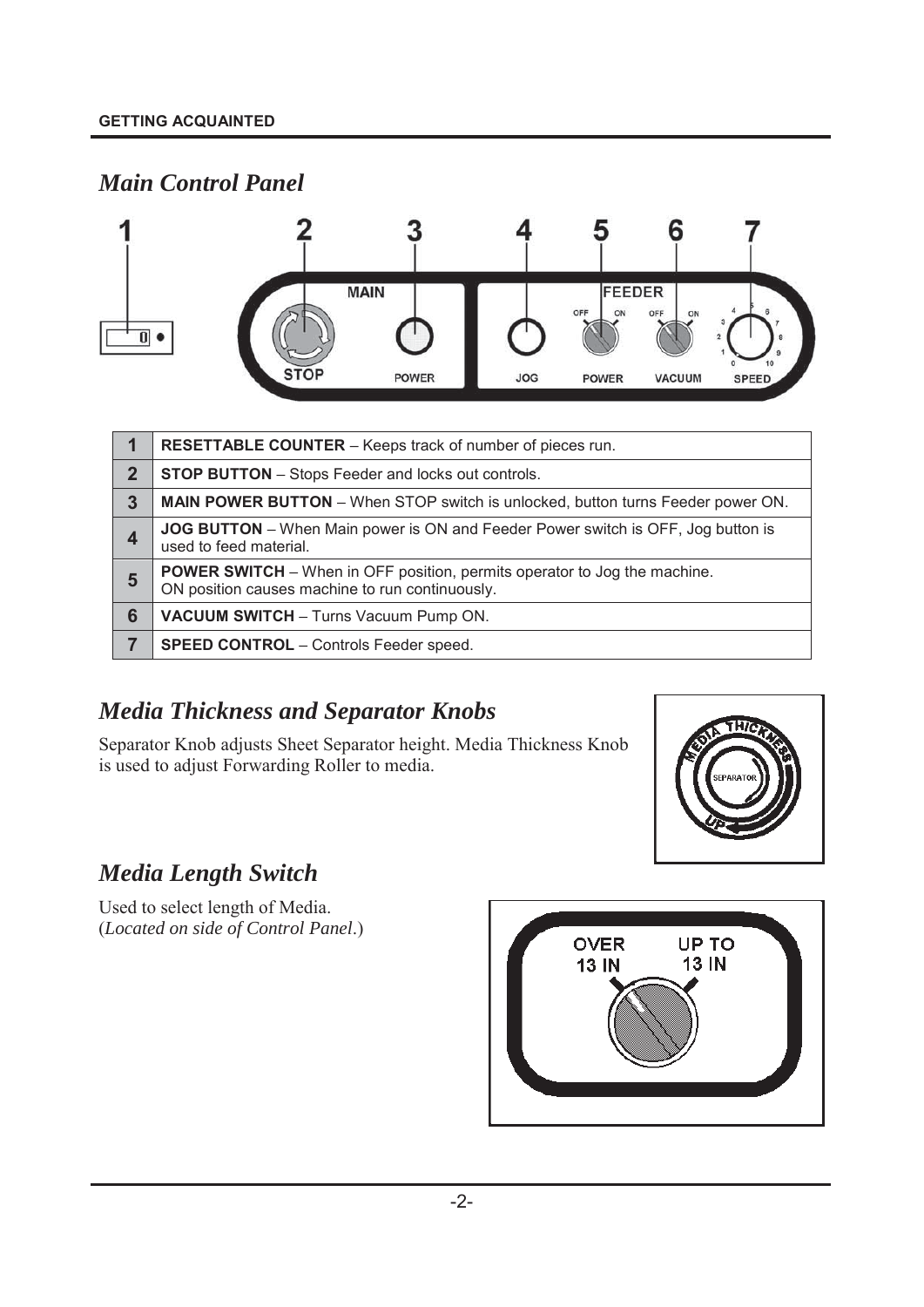### **SECTION 2 –** *Installation*

#### *Image System II*

#### **Attaching Feeder**

Make sure System is disconnected from power source.

Remove Covers from Feeder and Main Base Cabinets.

There are four (4) threaded holes on Imaging System Base. To attach Shuttle Feeder to system, align four (4) holes in Feeder Cabinet with four threaded holes in Base and attach with Cap Head Screw and Washer supplied.

**NOTE: When attaching Shuttle Feeder, first mount a mounting bracket to base of Shuttle Feeder so there will be four mounting holes for attaching Feeder to Base Unit. This bracket is supplied in Shuttle Feeder Kit and is mounted as shown with two screws supplied.** 





#### **Connecting Shuttle Feeder to Image System II Base**

1. Route power cord from Feeder through oval hole in base unit. Power cord should be plugged into receptacle marked **"Switchable"**.

#### **WARNING!**

**FEEDER POWER CORD SHOULD BE PLUGGED INTO THE RECEPTACLE BOX MARKED "SWITCHABLE" SO WHEN STOP BUTTON ON BASE UNIT IS ACTIVATED, FEEDER WILL ALSO STOP.** 

2. Remove Jumper Plug (*at rear of Feeder*) and install cable from Printer's Feeder Connector in its place.

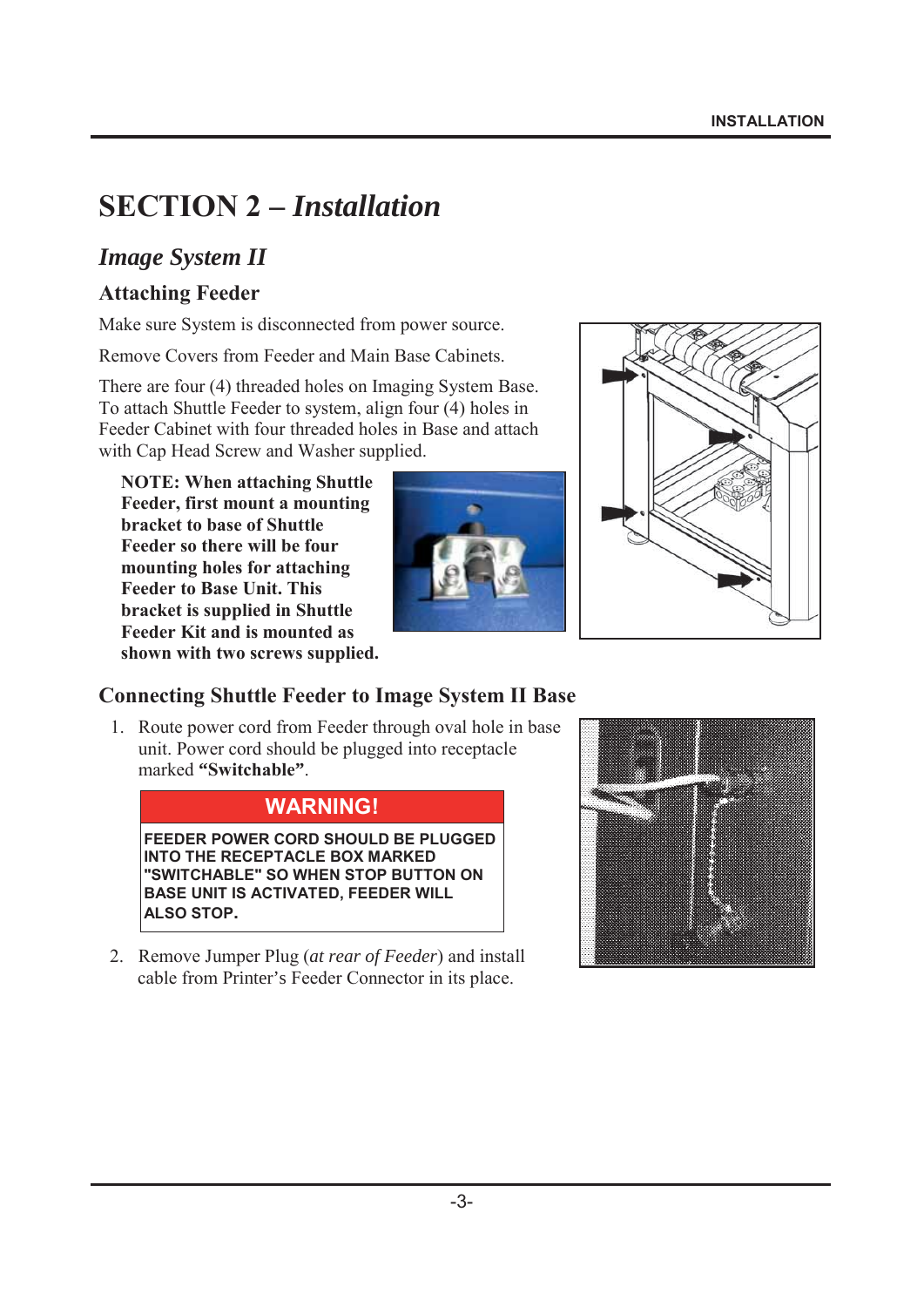#### *Installing on Other Printers*

ASF-3000 may be used with other printers such as the AJ3600 and AJ3800. Installing Shuttle Feeder to an AJ3600 or AJ3800 requires that Printer be placed on a suitable stand and Feeder rolled up to it.

Four-wire cable supplied with Feeder is then connected to Printer's four-wire connector next to parallel port connection.

Feeder then starts to feed when Select Button is pressed on Printer and stops feeding when Select Button is pressed again. Stopping Printer from Software Control Panel also stops Feeder.



### *Connecting Shuttle Feeder to Other Systems*

There are two ways to operate feed function of ASF-3000 when it is connected to machines other than AstroJet units.

1. Connected to four-pin connector at rear of Feeder is a solid-state relay. This relay has an operating range of 3 VDC to 32 VDC and offers a contact closure when activated that causes the Feeder clutch to operate and feed media. This function is accessed through pins



2 and 4 on four-pin connector. As long as contacts are closed (*relay is powered*) Feeder will feed.

2. An optional method of activating feed from an external source is if host machine has a built-in relay that has a spare contact. The contact, if it activates when host machine is running, can be used to start Feeder. Shuttle Feeder in this case can be accessed through pins 1 and 3 on the four-pin connector. External relay closing would cause clutch to engage and feed media. As long as contacts are closed, Feeder will feed.

#### *Stand-alone Operation*

Jumper Plug must be installed to run Feeder if it is not connected to the other machine.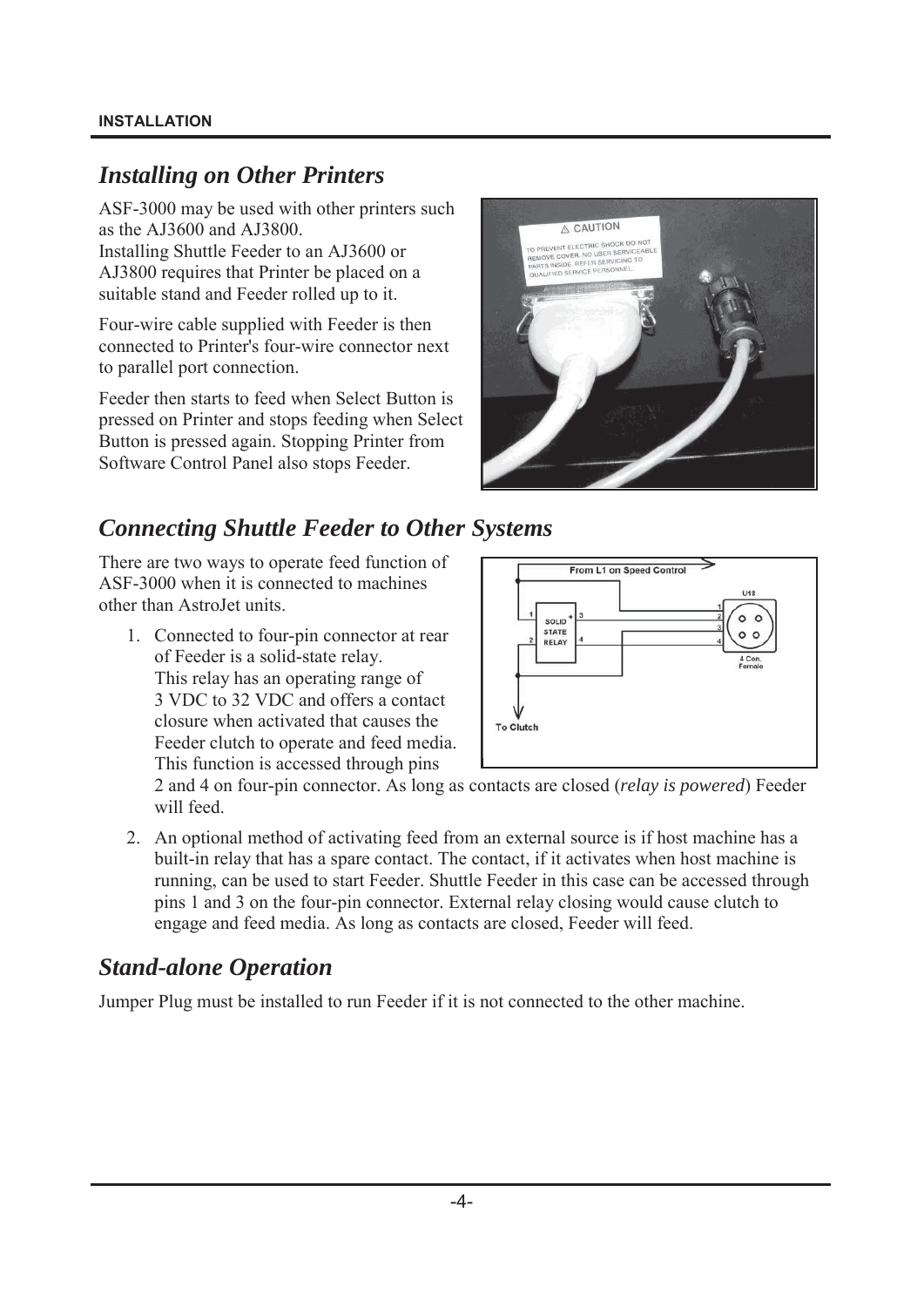### **SECTION 3 –** *Setup and Operation*

#### *Setting up Feeder*

#### **STEP 1 – Verify that Vacuum Shuttle is in "Home" Position**

Lower Forwarding Rollers drop and raise with movement of Shuttle.

Check that Vacuum Shuttle is in **"Home"** position, before proceeding to **"Step 2"**.

- 1. Turn Separator Adjustment Knob **[A]** clockwise until Separator is in fully raised position.
- 2. Raise Roller Pressure Lever **[B]** to lift Forwarding Rollers and Sheet Separator.
- 3. Disconnect Jumper Plug or cable from interface port (*located on back of Feeder*.)
- 4. Switch Feeder ON. Press Jog button momentarily. Shuttle should cycle one revolution and stop in **"Home"** position (*furthest away from exit end of Feeder*).
- 5. Press Emergency Stop button to turn Feeder OFF.
- 6. Reconnect Interface Jumper or cable to back of Feeder.



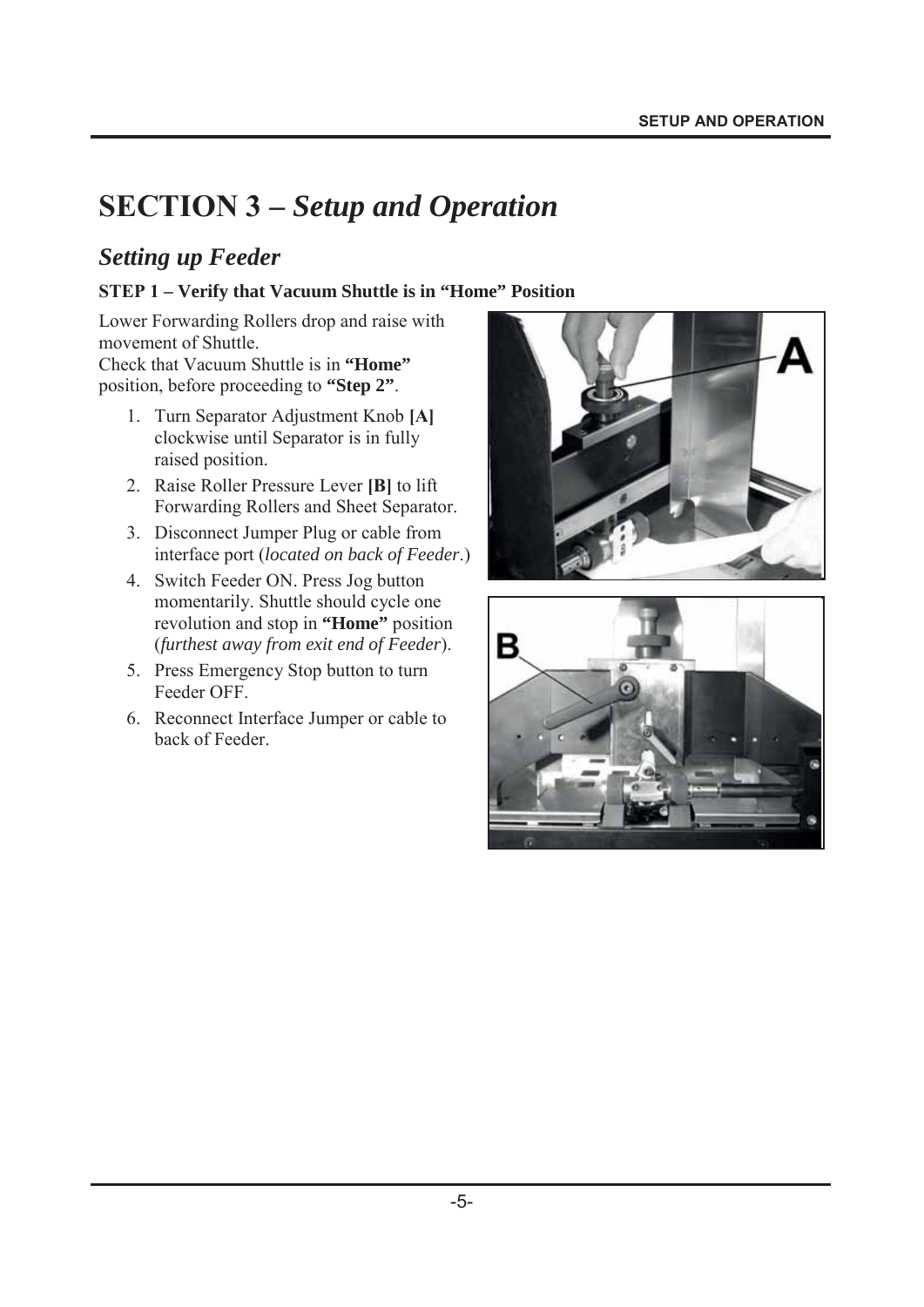#### **STEP 2 – Choose and Install Proper Vacuum Plate**

Shuttle Feeder Kit contains four [4] Vacuum Plates and mounting screws. Each one works best with a specific type of media. Refer to chart below and select plate for media you will be feeding:

| <b>MEDIA</b>               | <b>VACUUM PLATE</b> |
|----------------------------|---------------------|
| Single Sheets of Paper     |                     |
| <b>Thin Postcard Stock</b> |                     |
| Thick Media up to 1/2"     | $3^*$               |
| <b>Folded Media</b>        |                     |

#### **NOTE: \*Use Reversible Rear Pusher to improve feeding.**

- 1. **NOTE:** If you are simply changing a Vacuum Plate (*rather than doing a full Feeder setup*), first check that Separator is in fully raised position **[A]** (*See Step 1, "Verify that Vacuum Shuttle is in "Home" Position"*).
- 2. Remove Phillips screw holding Vacuum Plate to Vacuum Arm **[B]**.
- 3. Remove Plate.
- 4. Install new Plate and replace countersunk Phillips head screw.

#### **CAUTION**

**WHEN CHANGING VACUUM PLATE, CHECK THAT THERE IS NO CONTACT BETWEEN BOTTOM OF SHEET SEPARATOR AND VACUUM PLATE.** 





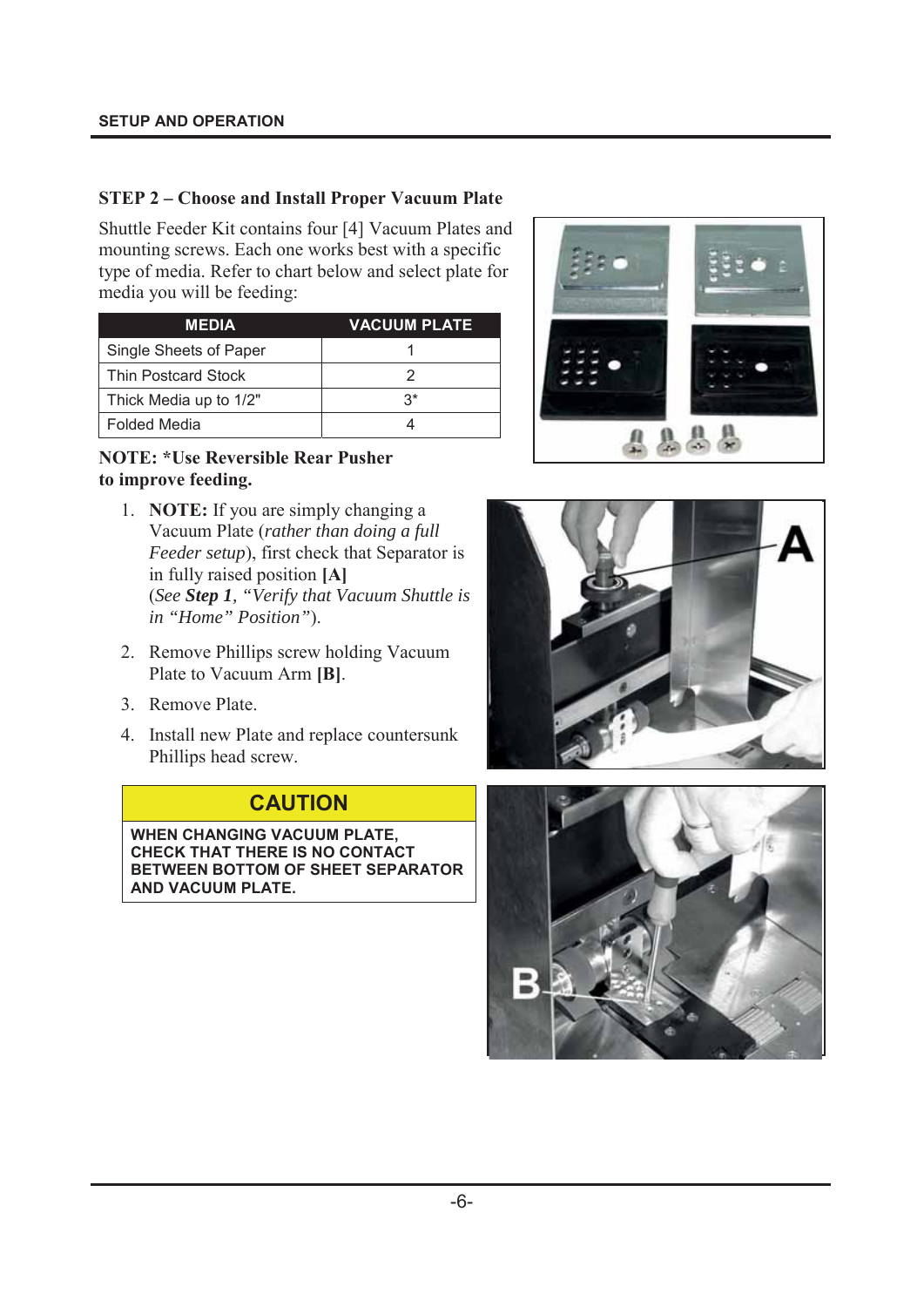#### **Installing Reversible Rear Media Sleds (Pusher)**

**Reversible Rear Thick Media Sled-Blue. For media over 1/8" thick** (*such as magazines and booklets*). (*0.170"/4.3mm lip on one end; 0.250"/6.3mm lip on other end*).

**Reversible Rear Thin Media Sled-Red.** ). **For media up to 1/8" thick** (*such as single sheets and pamphlets*). (*0.05"/1.25mm lip on one end; 0.1"/2.5mm lip on other end*).





#### **1. Set Shuttle in zero or "home" position.**

**2.** Select end of Reversible Rear Media Sled to be used with media for intended job. Position media flush against the Separator. Position Sled flush against media. (*Lip fits under media*).



- **3.** Install mounting screw and washer into nearest hole on shuttle to hold Sled in place. Adjust Sled as needed by sliding it along the mounting slot.
- **4.** Position Rear Guide flush against media. **NOTE: Reversible Rear Media Sled [A] and Rear Guide [B] should be aligned.**



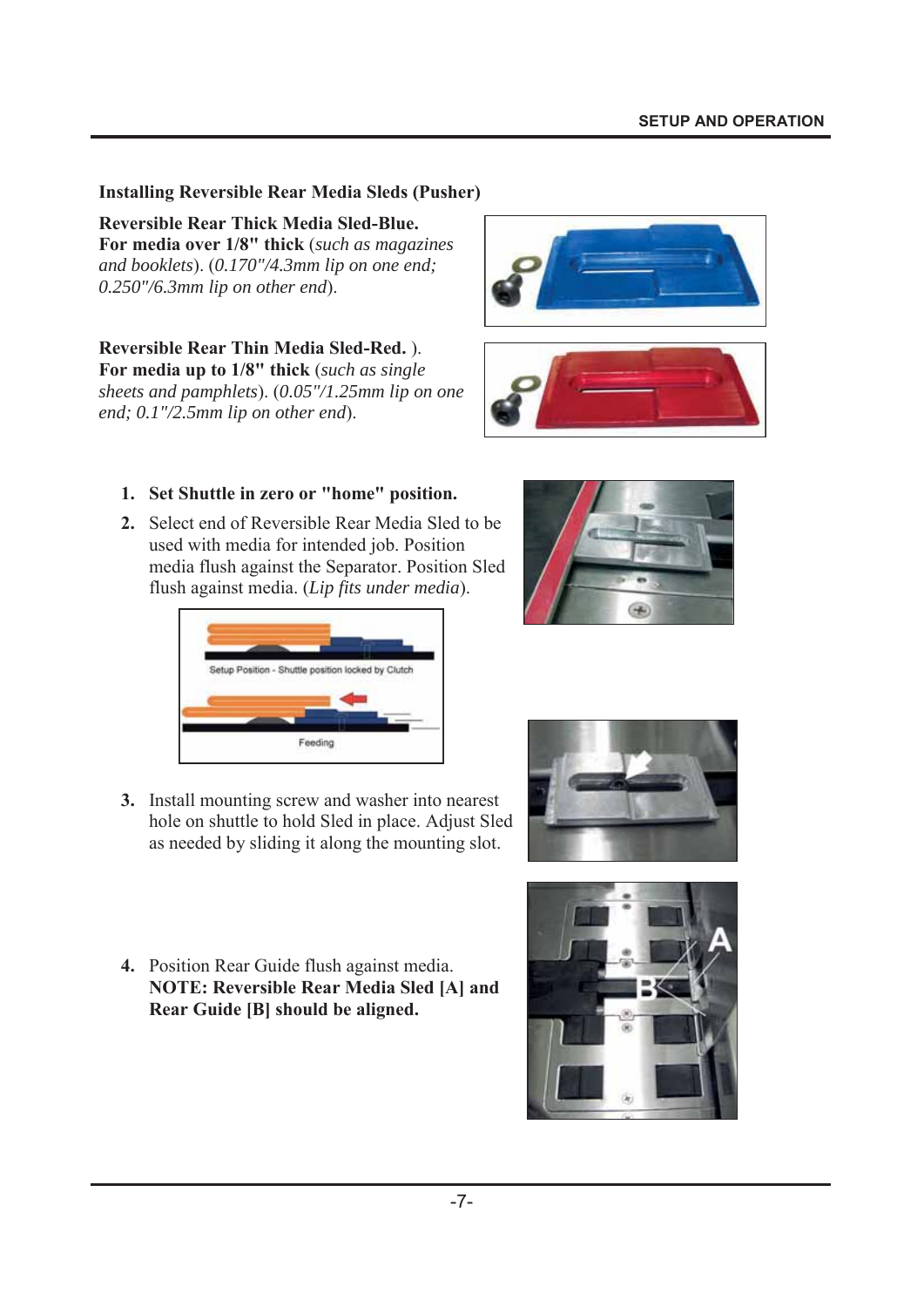#### **SETUP AND OPERATION**

#### **Installing Rear Media Support Accessory**

When using sheet paper (*such as letter size or A4*), Support Accessory keeps rear edge of media raised so it feeds properly over Feed Rollers.

- 1. Slide Support Accessory up behind Rear Media Support and position as shown **[A]**. Notice how edges of Support Accessory provides raised edges for media to rest on.
- 2. Attach Filler Plate to Media Support Assembly with Phillips truss head screw **[B]**.



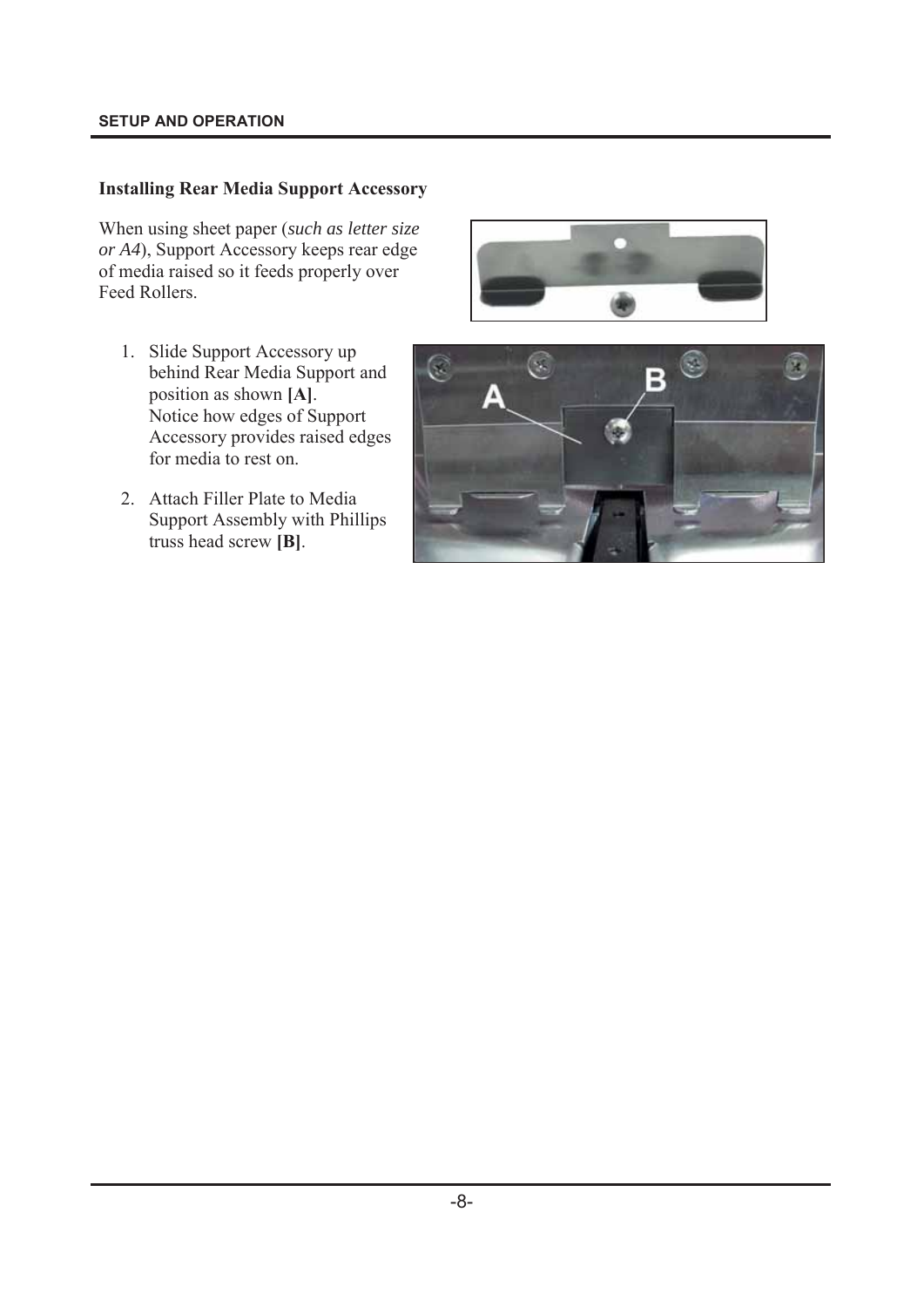#### **STEP 3 – Adjust Forwarding Rollers to the Media**

- 1. Release Media Thickness/Separator Locking Lever **[A]**.
- 2. Raise Roller Pressure Lever **[B]** to release pressure between Forwarding Rollers.



- 3. Place one piece of media under Forwarding Rollers, then lower Roller Pressure Lever **[B]**.
- 4. Adjust Media Thickness Knob **[C]** counterclockwise all the way down, then back it off until media is just able to be removed. Turn Knob another 1/2 turn counterclockwise. When adjusted correctly, media should **NOT** be easy to remove from between rollers. This should prevent spring-loaded lower Roller assembly from pushing down too far and misaligning with cam on elliptical shaft.

#### **STEP 4 – Adjust Sheet Separator**

- 1. Raise Sheet Separator using Separator Adjustment Knob **[D]**. Place a second piece of media under Sheet Separator.
- 2. Adjust Sheet Separator Knob **[D]** so second sheet of paper is held firmly by Separator, but when it is removed, sheet under it slides smoothly.
- 3. Use Thickness/Separator Locking Lever **[A]** to lock in settings.

**NOTE:** Contact between Separator and Vacuum Plate can damage both.



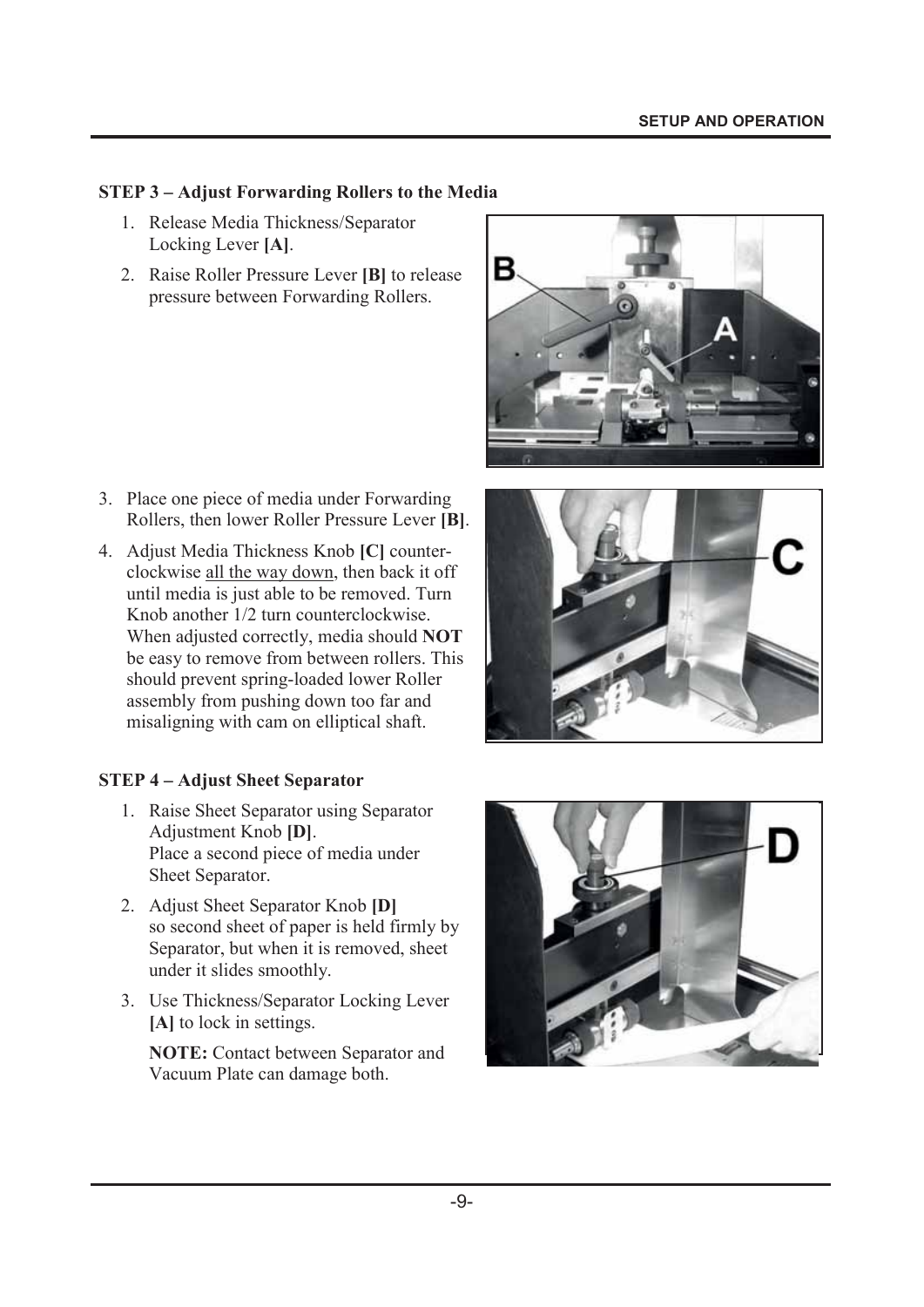#### **STEP 5 – Operating Shuttle Feeder**

- 1. Center media and adjust two Side Guides **[1]** to within 1/16" of media.
- 2. Lock Side Guide in place with Locking Levers **[2]**.
- 3. Adjust Rear Guide **[3]** to within 1/16" of rear of media. Tighten two Locking Knobs **[4]**.
- 4. **Set Sheet Length Switch [11]** to proper position for media length: **UP TO 13 IN** for media less than 13" in length. **OVER 13 IN** for media over 13" in length.



**NOTE:** When set to **"Over 13 in,"** Vacuum Shuttle makes one revolution and stops until media clears Media Sensor (*located at exit end of Feeder.*)

- 5. Turn **EMERGENCY STOP** Button **[5]** clockwise to release switch. Then press **POWER** Button **[6]** to start machine.
- 6. Turn **VACUUM** switch **[9] ON** and set **SPEED** to **1** or **2 [10]**.
- 7. Press and hold **JOG** button **[7]** until one piece of media is fed. (*This is to check your setup and feeding of media*.)
- 8. Reset **COUNTER** to Zero (**0**) by pressing **RED** button next to display.
- 9. Turn **POWER** Switch **[8] ON** to start continuous feeding.

**NOTE: If Shuttle Feeder is connected to an Image System II base unit, base unit should be turned ON and operating. When SELECT Button is pressed, Feeder will start to feed, if Power Switch is ON. If Shuttle Feeder is not connected to an Image System II base unit, Jumper Connector (***at back of machine***) must be connected or machine will not feed.** 

10. Turn **POWER** switch **[8]** OFF to stop feeding. (**EMERGENCY STOP** button will quickly stop and shut down Feeder.)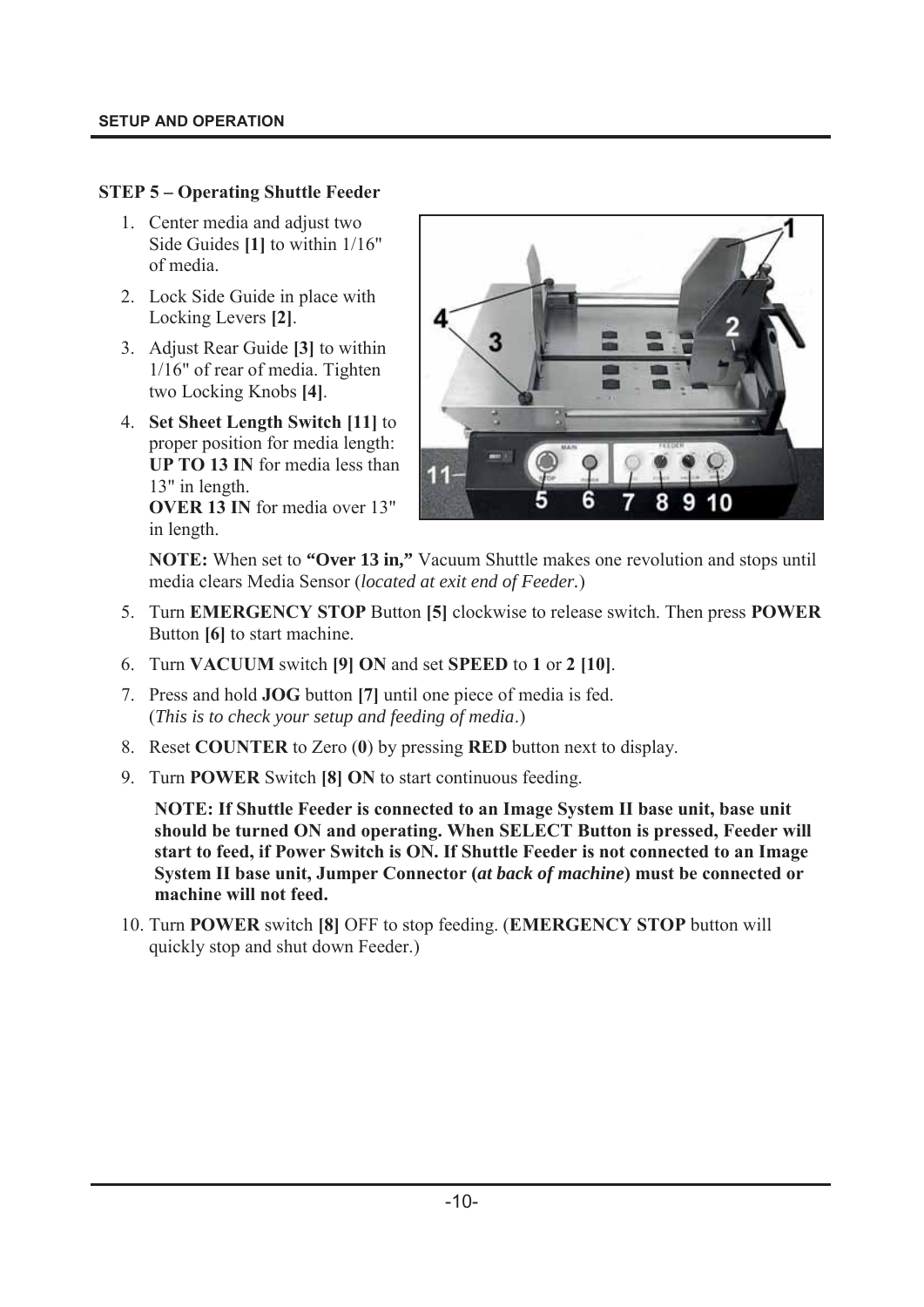#### *Adjusting Forwarding Roller*

#### **IMPORTANT**

#### **PERFORM THIS PROCEDURE ONLY IF NECESSARY!**

#### **Forwarding Roller Parallel Adjustment**

Lever **[F]** is used to adjust alignment of Forwarding Rollers in cases where media skews as it exits Feeder. Lower Forwarding Rollers are spring-loaded so this adjustment does not have to be performed for every set up. It should only be done when Rollers are replaced.

#### **To perform this adjustment:**

- 1. Release Thickness/Separator Locking Lever **[A]**. Then loosen Hex Screw **[E]**.
- 2. Place 2 strips of 20 lb. paper under Forwarding Rollers and adjust Media Thickness Knob **[C]** until one strip has a slight drag in it.
- 3. Lock Lever **[A]**. Adjust Lever **[F]** until drag on both sides is even, then tighten Hex Screw **[E]**.





#### **CAUTION**

**FORWARDING ROLLERS AND "FLEX SHAFT" DRIVING THESE ROLLERS GET HOT DURING CONTINUED USE. AVOID CONTACT WITH THIS AREA. KEEP HANDS, HAIR, JEWELRY AND CLOTHING CLEAR OF ROLLERS AND OTHER MOVING PARTS.**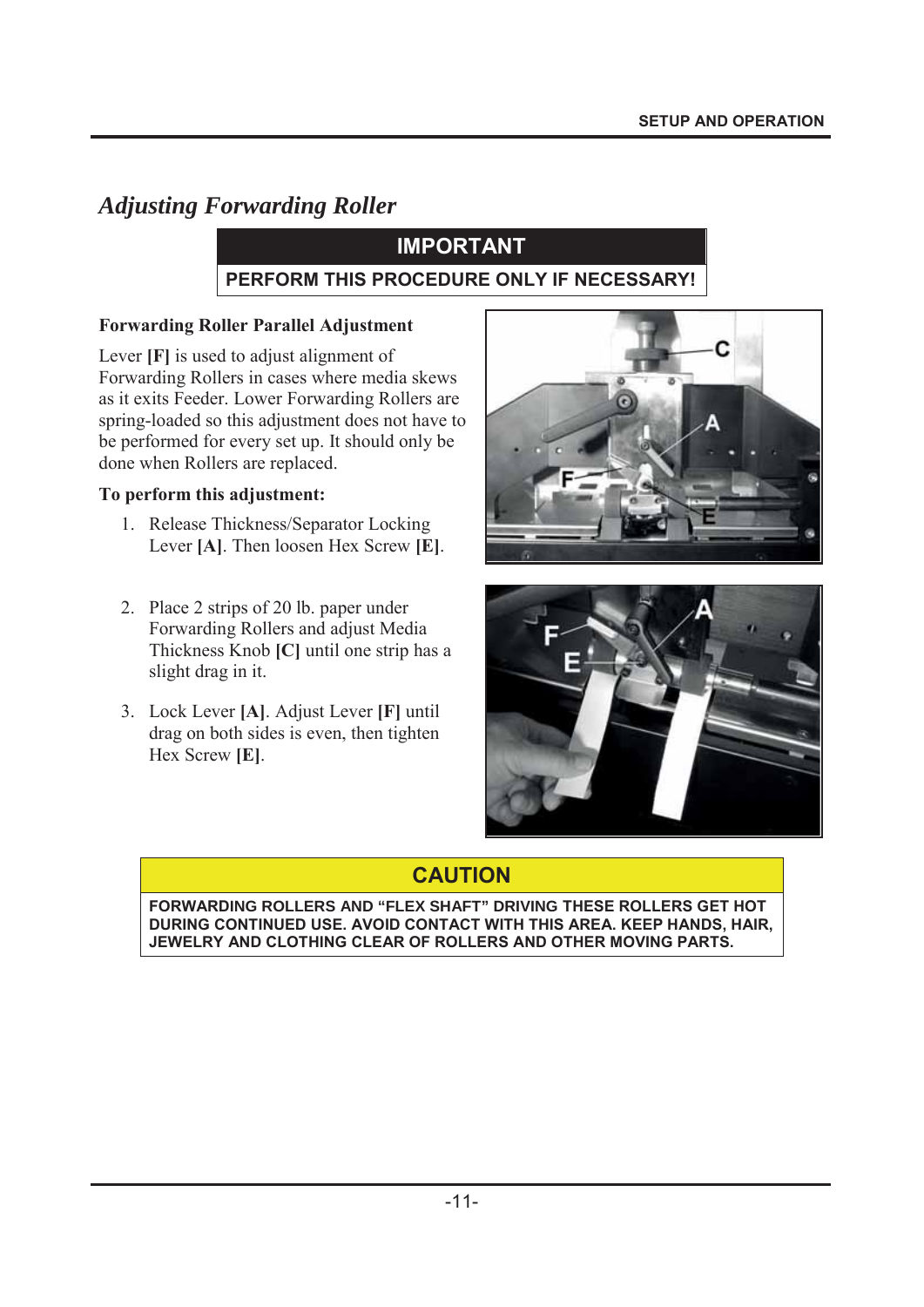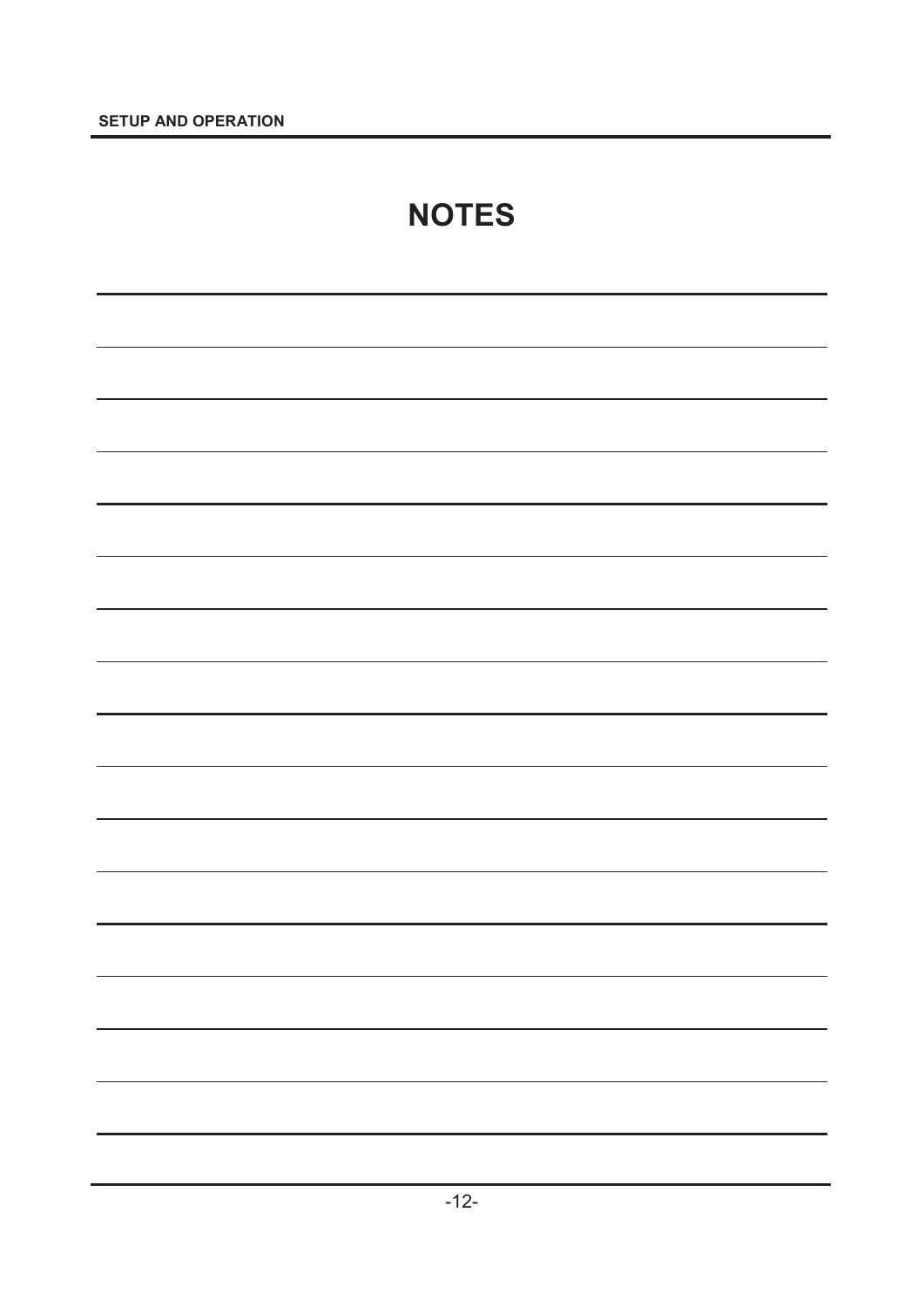### **SECTION 4 –** *Maintenance*

#### *Cleaning*

#### **WARNING!**

**ASF-3000 IS A PRECISION MACHINE THAT SHOULD BE CLEANED REGULARLY TO INSURE MANY YEARS OF SERVICE.** 

**BEFORE PERFORMING ANY MAINTENANCE DISCONNECT MACHINE FROM ITS POWER SOURCE!**

Feeder must be cleaned regularly of accumulated paper dust and ink. Depending on types of media that are run, paper dust may accumulate within Printer and on Transport. Unplug Feeder from power receptacle and remove covers.

- **Internal Areas:** Best cleaned using a vacuum with a soft brush attachment to help loosen dust particles. Take care not to damage PC Boards or electrical wiring.
- **Exterior:** May be cleaned with any standard non-abrasive household cleaner that does not contain plastic-harming solvents.

#### **CAUTION**

**NEVER SPRAY OR POUR CLEANERS DIRECTLY ON OR INTO ASF-3000. EXCESS LIQUID COULD HARM ELECTRONIC PARTS. ALWAYS DAMPEN A RAG WITH THE CLEANER AND APPLY IT TO PARTS TO BE CLEANED.** 

#### *Cleaning Media Sensor*

Periodically check Media Sensor (*located just below two large Forwarding Rollers*). Sensor should be clean and free of accumulated paper dust. Use a vacuum with a soft brush attachment or dry compressed air to remove dust.



#### *Cleaning Feed Rollers*

Feed Rollers can become glazed with paper lint and ink from media. They should be regularly cleaned with a mild abrasive household cleaner on a damp cloth.

Avoid using solvents on Rubber Rollers.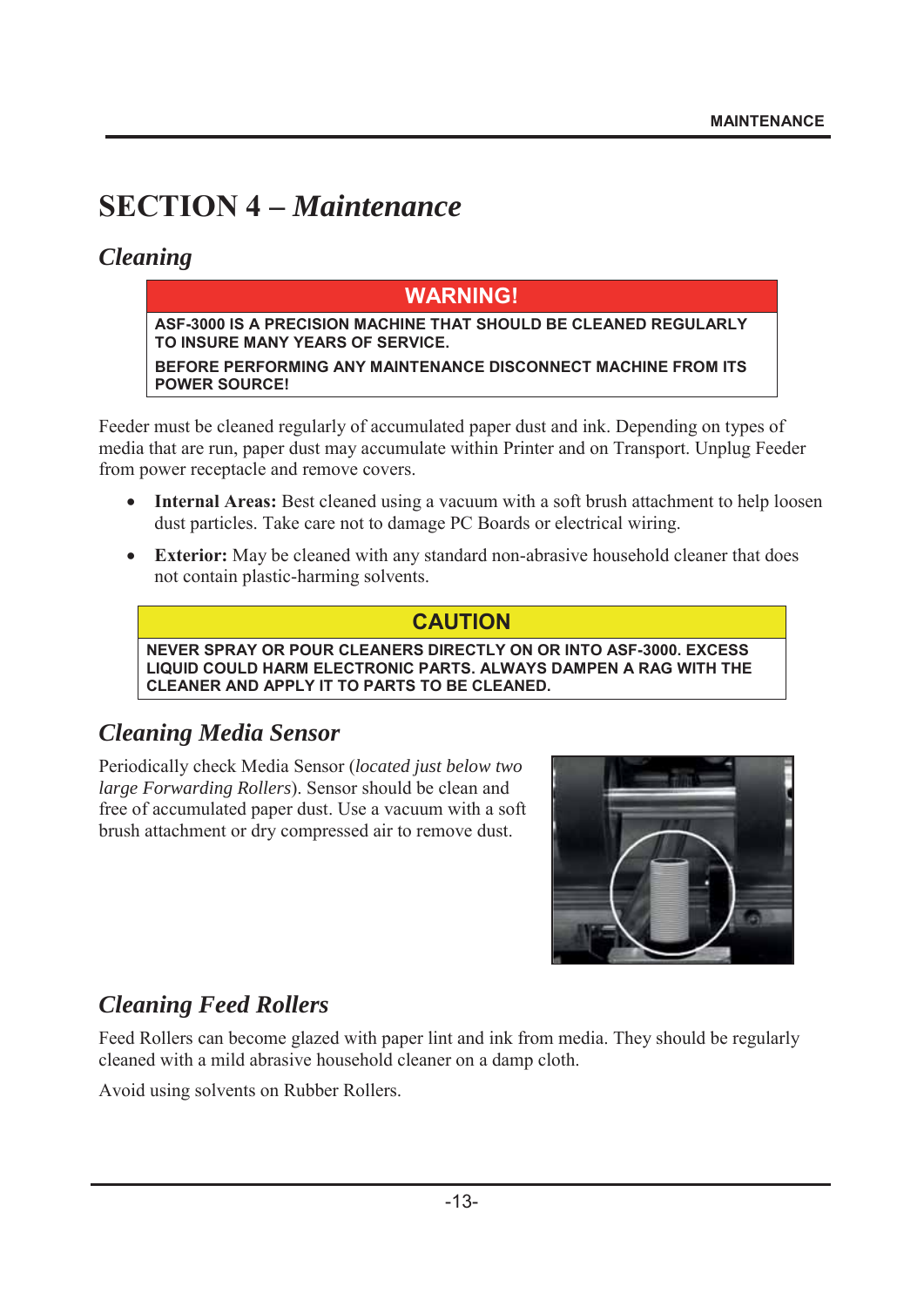#### *Cleaning Jar Filter*

**Location:** Mounted on vacuum pump located in base of Shuttle Feeder.

#### **WARNING!**

**JAR IS GLASS. TAKE PROPER PRECAUTIONS TO GUARD AGAINST FRAGMENTING OR BREAKING THE GLASS.** 

#### **CAUTION**

**GLASS JAR CAN EXPLODE IF SUBJECTED TO MORE THAN 5 PSI (35 BAR).** 



**Cleaning:** Jar and felt filter should be cleaned at least once a month (*after every 100 hours of operation*). Unscrew and remove any debris

from within the Jar. Use a compressed air hose to clean felt Filter. Then reinstall Jar.

#### *Cleaning Vacuum Pump Filters*

Vacuum Shuttle Feeder is equipped with an Oilless Vacuum Pump. It does not require lubrication, however it does require cleaning.

Remove two Filter Assemblies (*located in front of Pump*) and brush Filters with a stiff brush regularly.

#### **WARNING!**

**CHECK VACUUM PUMP AT LEAST ONCE A MONTH. FAILURE TO DO SO CAN AFFECT PERFORMANCE OR EVEN CAUSE PUMP OVERHEATING AND FAILURE.** 

#### **CAUTION**

**VACUUM PUMP IN SHUTTLE FEEDER IS AN OILLESS PUMP. DO NOT ATTEMPT TO PUT OIL OF ANY KIND IN THE PUMP!**

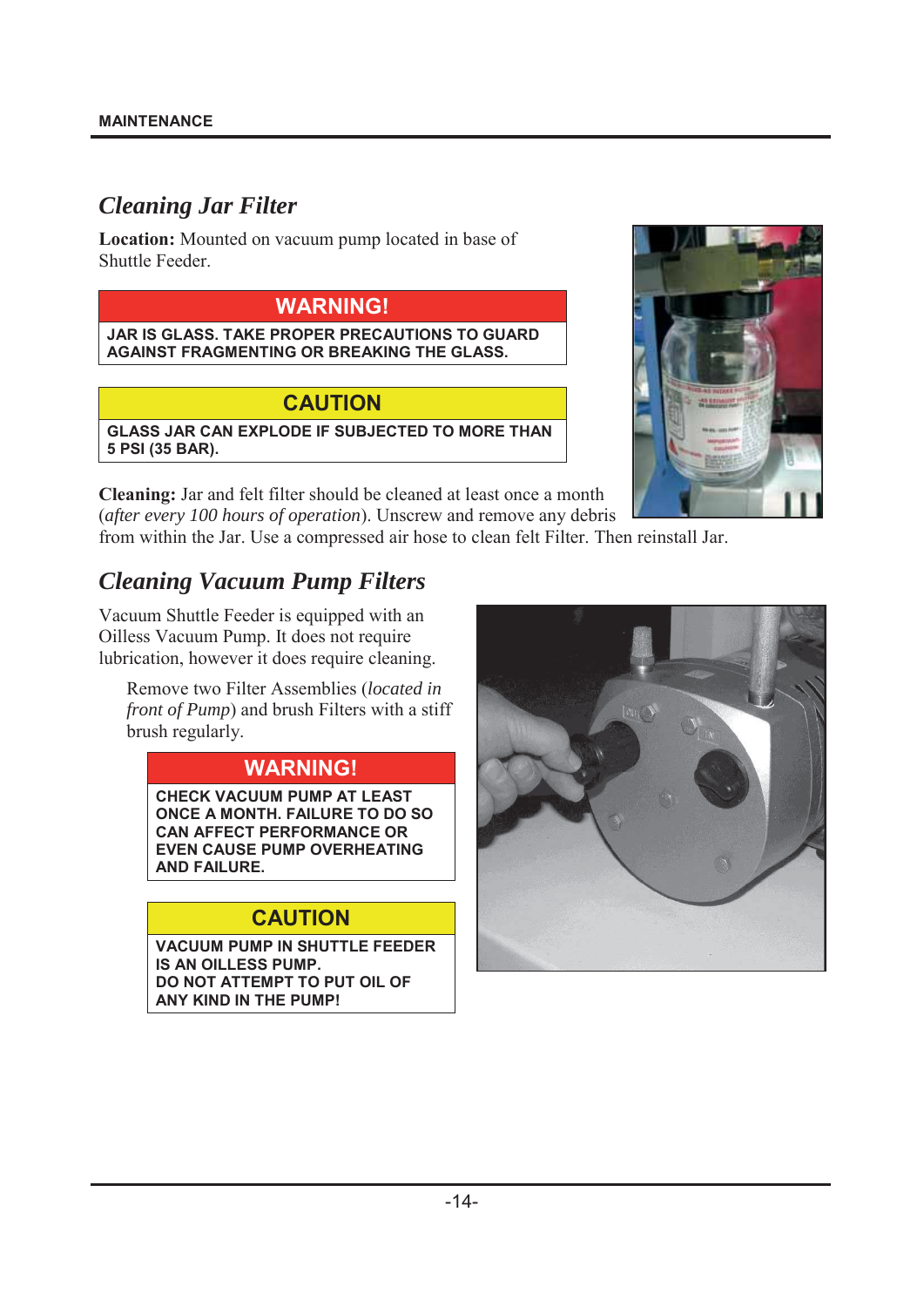#### *Removing Jams in Feeder*

If a jam occurs, **STOP Feeder**.

- 1. Turn Feeder OFF.
- 2. Release Forwarding Rollers by rotating Release Lever **[B]** clockwise.
- 3. Remove any media in hopper.
- 4. Remove jammed pieces from hopper area.
- 5. Rotate Forwarding Roller Release Lever **[B]** counterclockwise. **WARNING!** To avoid damage; check to be sure Sheet Separator is not in contact with Vacuum Plate.
- 6. Replace media and restart job.

### *Troubleshooting*

#### **Possible causes for jamming are:**

- 1. Feeding more than one piece of media.
- 2. Damaged media, such as dog-eared (*turned down corners*).
- 3. Media that is not stiff enough may not be usable.
- 4. Envelopes caught under flap of another envelope or stuck to one another.

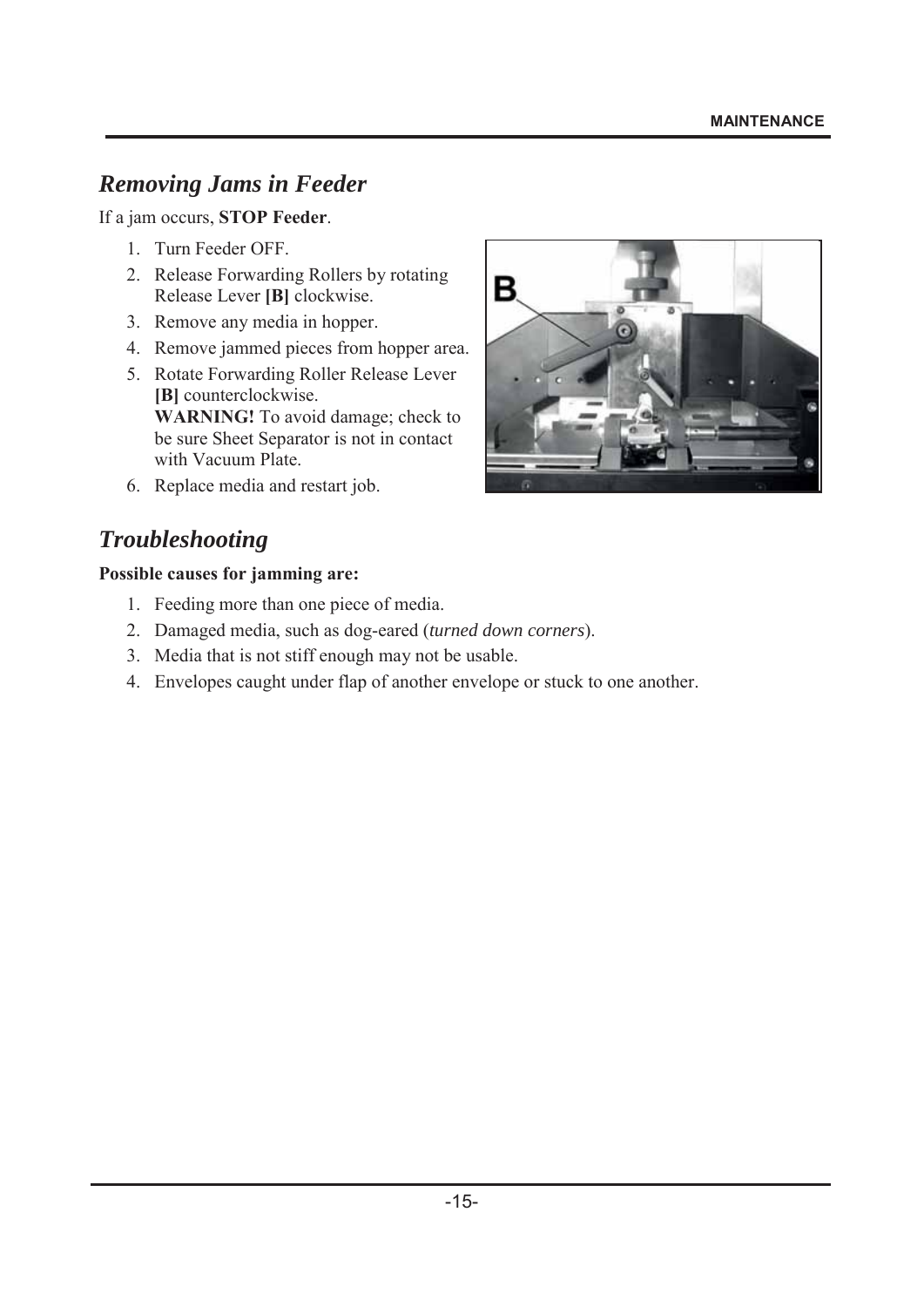### **APPENDIX**

### *Specifications*

| <b>MEDIA:</b>                         | Max Size: 14" W* x 17" L (35.6 x 43.2 cm)<br>Min Size: 3" W x 5" L (7.6 x 12.7 cm)<br>*European version: 14.5" W / 36.8 cm |  |
|---------------------------------------|----------------------------------------------------------------------------------------------------------------------------|--|
|                                       | <b>Max Thickness: 5/8" (1.59 cm)</b><br>Min Thickness: 20 lb. Bond Paper (0.004"/0.01016 cm)                               |  |
| <b>SPEED:</b>                         | Up to 30,000/HR                                                                                                            |  |
| <b>PHYSICAL</b><br><b>DIMENSIONS:</b> | 29" W x 28" D x 48" H (73.7 cm x 71 cm x 121.9 cm)                                                                         |  |
| <b>WEIGHT:</b>                        | 270 lbs. (122.5 kg)                                                                                                        |  |
| <b>ELECTRICAL:</b>                    | 120 VAC 50/60 Hz 20 AMP (220 VAC optional)                                                                                 |  |

**Specifications are subject to change without notice.**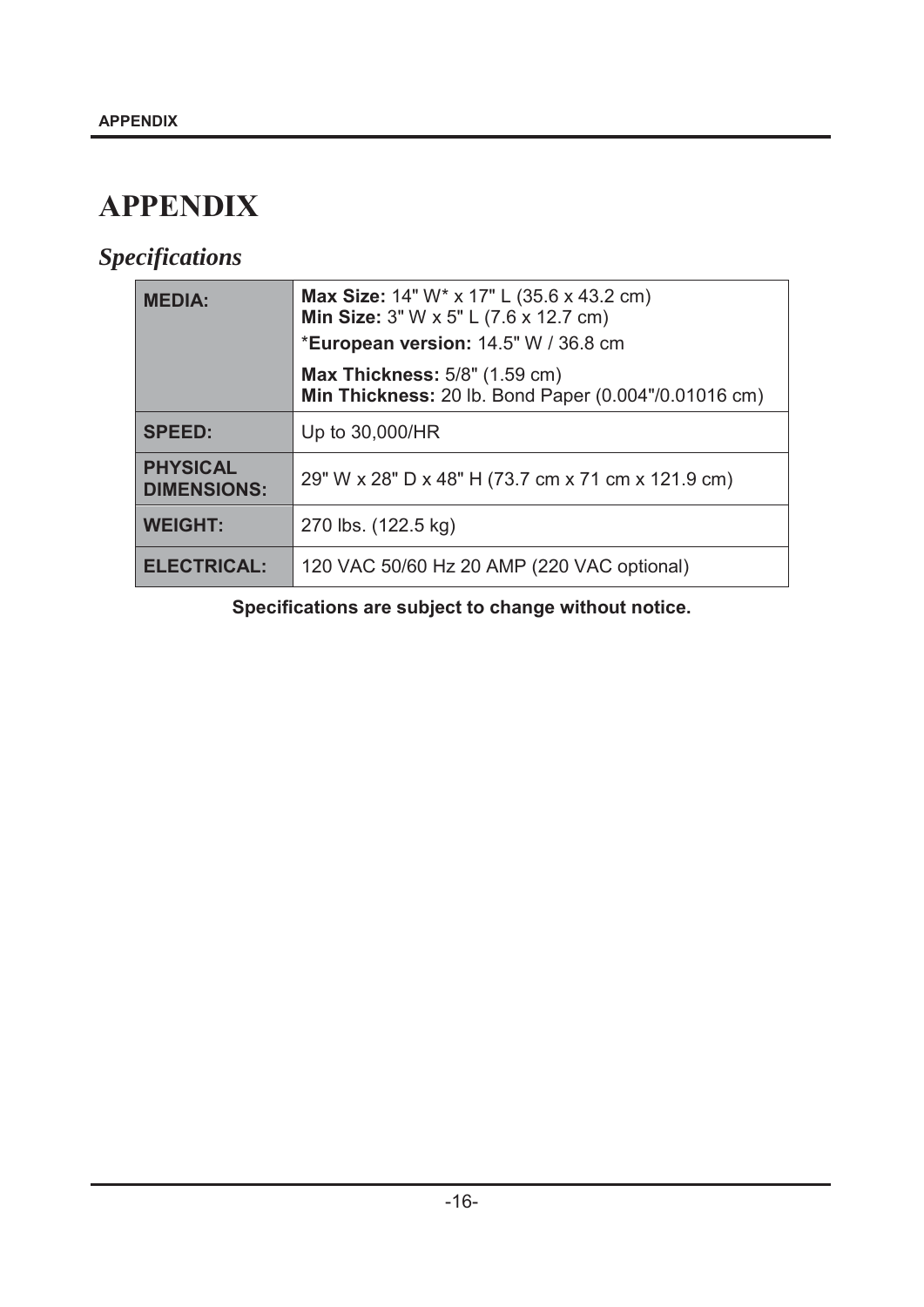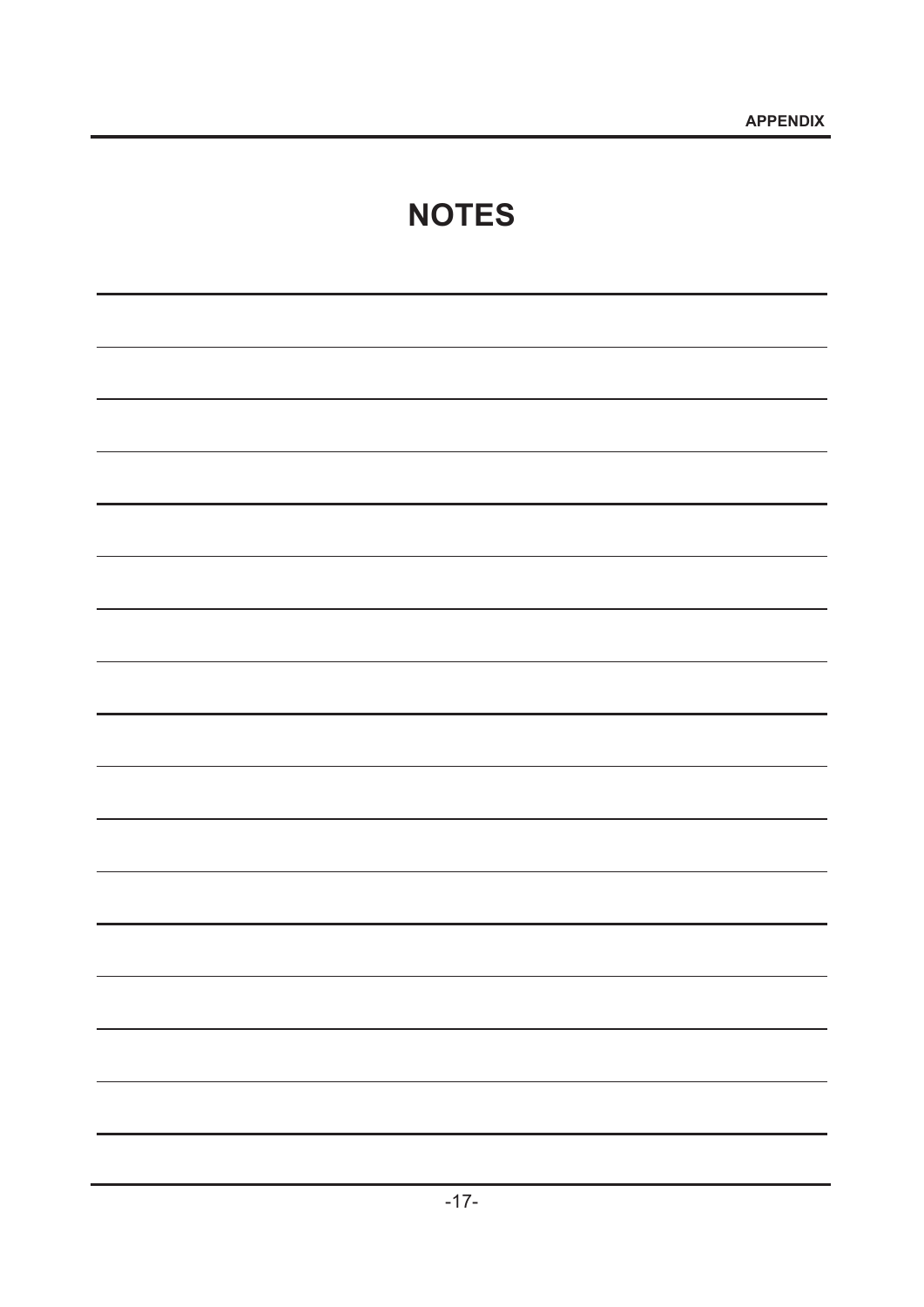### **INDEX**

| A                               |
|---------------------------------|
| <b>Appendix</b>                 |
|                                 |
| C                               |
|                                 |
|                                 |
|                                 |
|                                 |
|                                 |
|                                 |
| <b>Connect</b>                  |
| Feeder to Image System II 3     |
| Feeder to Other Systems 4       |
|                                 |
|                                 |
|                                 |
|                                 |
|                                 |
|                                 |
|                                 |
|                                 |
|                                 |
|                                 |
| F                               |
| Feed Roller Height Adjustment 1 |
|                                 |
|                                 |
|                                 |
| Forwarding Roller, Adjusting11  |
| ı                               |
| <b>Install</b>                  |
|                                 |
| Rear Media Support Accessory8   |
| Reversible Rear Media Sleds7    |
|                                 |
|                                 |
| J                               |
|                                 |
|                                 |
|                                 |
| Μ                               |
|                                 |
|                                 |
|                                 |
|                                 |
| P                               |
|                                 |
|                                 |
|                                 |

#### $\overline{\mathsf{R}}$

| Rear Media Support Accessory  8    |  |
|------------------------------------|--|
|                                    |  |
| S                                  |  |
|                                    |  |
|                                    |  |
| Side Guide                         |  |
|                                    |  |
|                                    |  |
| Sleds, Reversible Rear Media 7     |  |
|                                    |  |
|                                    |  |
|                                    |  |
|                                    |  |
| <b>Switch</b>                      |  |
|                                    |  |
|                                    |  |
|                                    |  |
| Т                                  |  |
|                                    |  |
| v                                  |  |
|                                    |  |
| Vacuum Plate, Select and Install 6 |  |
|                                    |  |
|                                    |  |
|                                    |  |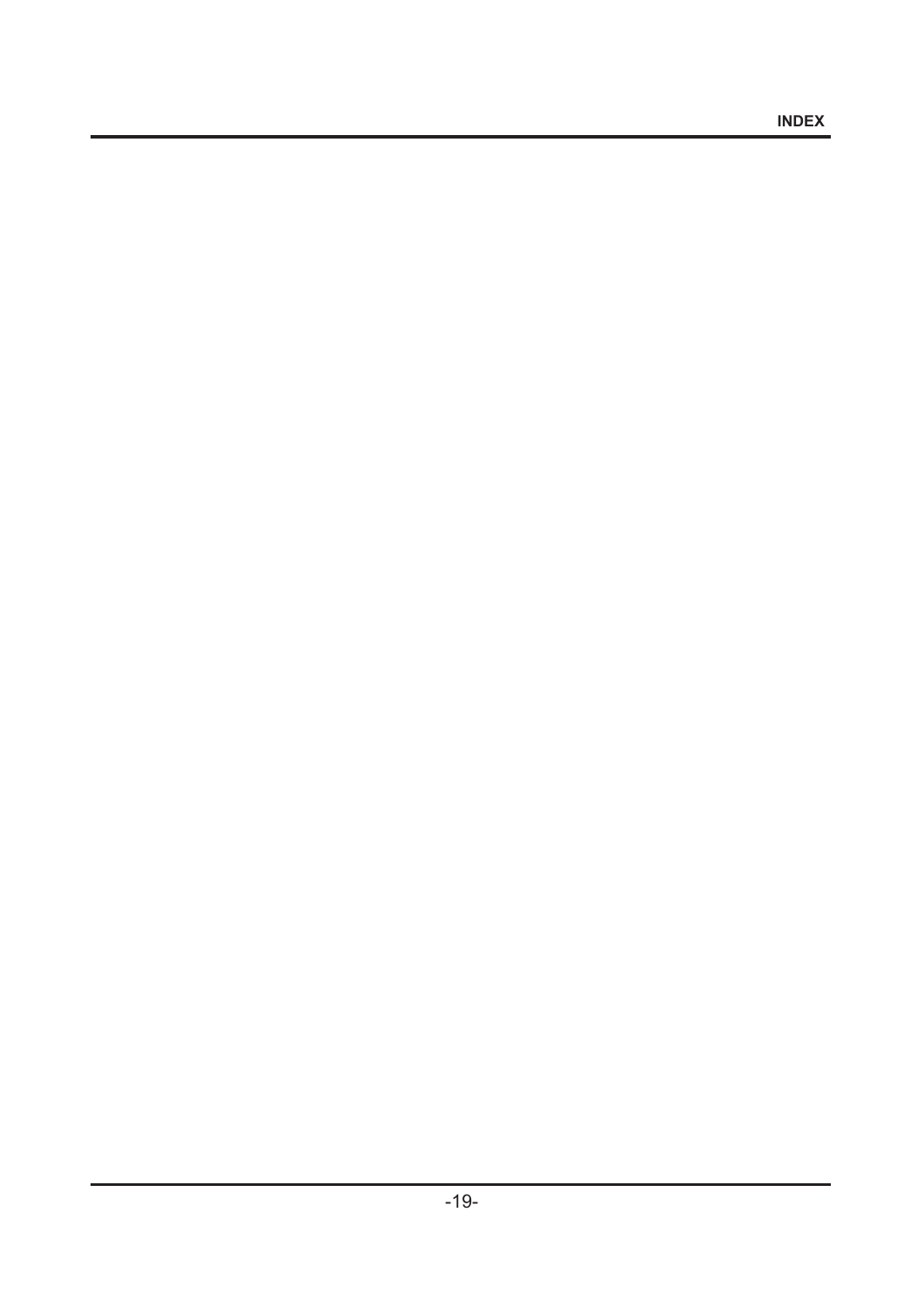